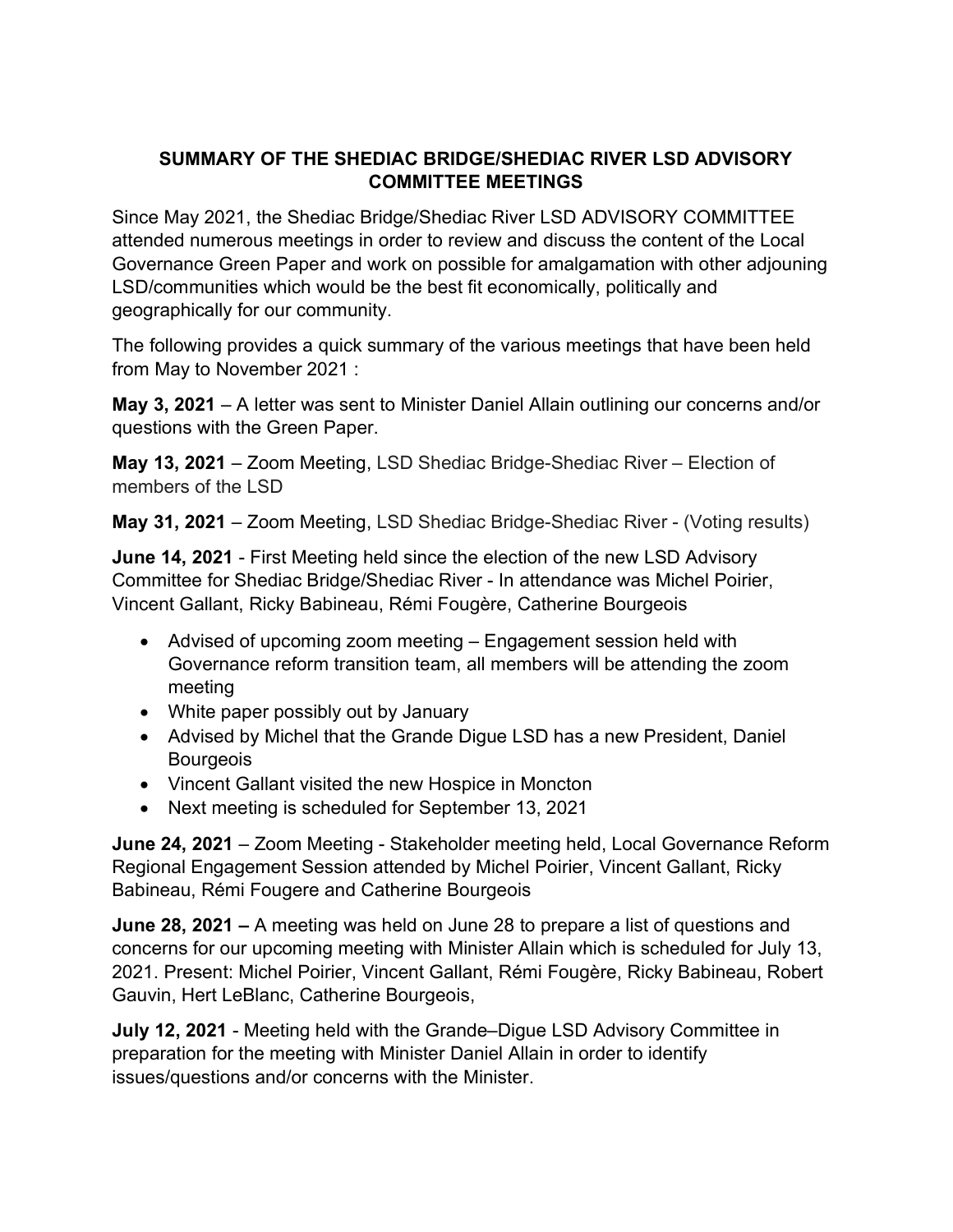July 13, 2021 – Meeting held at Notre Centre, with Minister Daniel Allain, Present: Mathieu Caissie, Robert Gauvin, Hert LeBlanc and members of the Grande Digue and Shediac Bridge/Shediac River LSD Advisory Committees. Minister firstly outlined the robust plan to move the upcoming changes with regards to governance reform. Questions/concerns that were raised with Minister Allain:

- Will each LSD be allowed time to consult with their citizens before the release of the White Paper – answer from Minister Allain was no
- Will citizens have a right to vote on the proposed changes answer from Minister Allain was no
- We did express our concern that we felt we should be allowed to consult with our citizens, but were advised that this was not part of the plan of the government
- Minister Allain also confirmed that the Status quo was not an option.

July 20, 2021 – Met with the Mayor of Beaubassin-East Rural Community and Yves Leger, Town Clerk to discuss with them pros and cons of having become a Rural Community, identify what worked well and not so well, very informative meeting.

July 27, 2021 – Meeting held to look at the possibilities of various mergers.

August 6, 2021 – Meeting with Ronald Boudreau, Member of the Scoudouc LSD Advisory Committee to discuss their interest in merging with other LSDs and concerns with the upcoming changes

August 12, 2021 - Meeting with Grande-Digue LSD Advisory Committee to discuss the possibility of merging with that community, discussed issues of concerns.

August 24, 2021 - Meeting held with members of the Pointe du Chene LSD Advisory Committee, to review the possibilities of mergers

September 1, 2021 - Meeting held with Members of the Pointe du Chene, Grande Digue and Shediac Bridge/Shediac River LSD Advisory Committee, as well as members of the Shediac Cape, Scoudouc Road Communities in order to have discussions on possible options for mergers

September 8, 2021 – The committee met: present was Michel Poirier, Vincent Gallant and Catherine Bourgeois, discussed possible next steps,

- will pursue a meeting with the Town of Shediac
- members will be attending the upcoming public consultation meeting
- discussed the upcoming meeting scheduled for September 16, 2021

September 14, 2021 - Meeting held with the Town of Shediac, Met with the mayor Roger Caissie and Town Manager Gilles Belleau looking at possibility of a merger.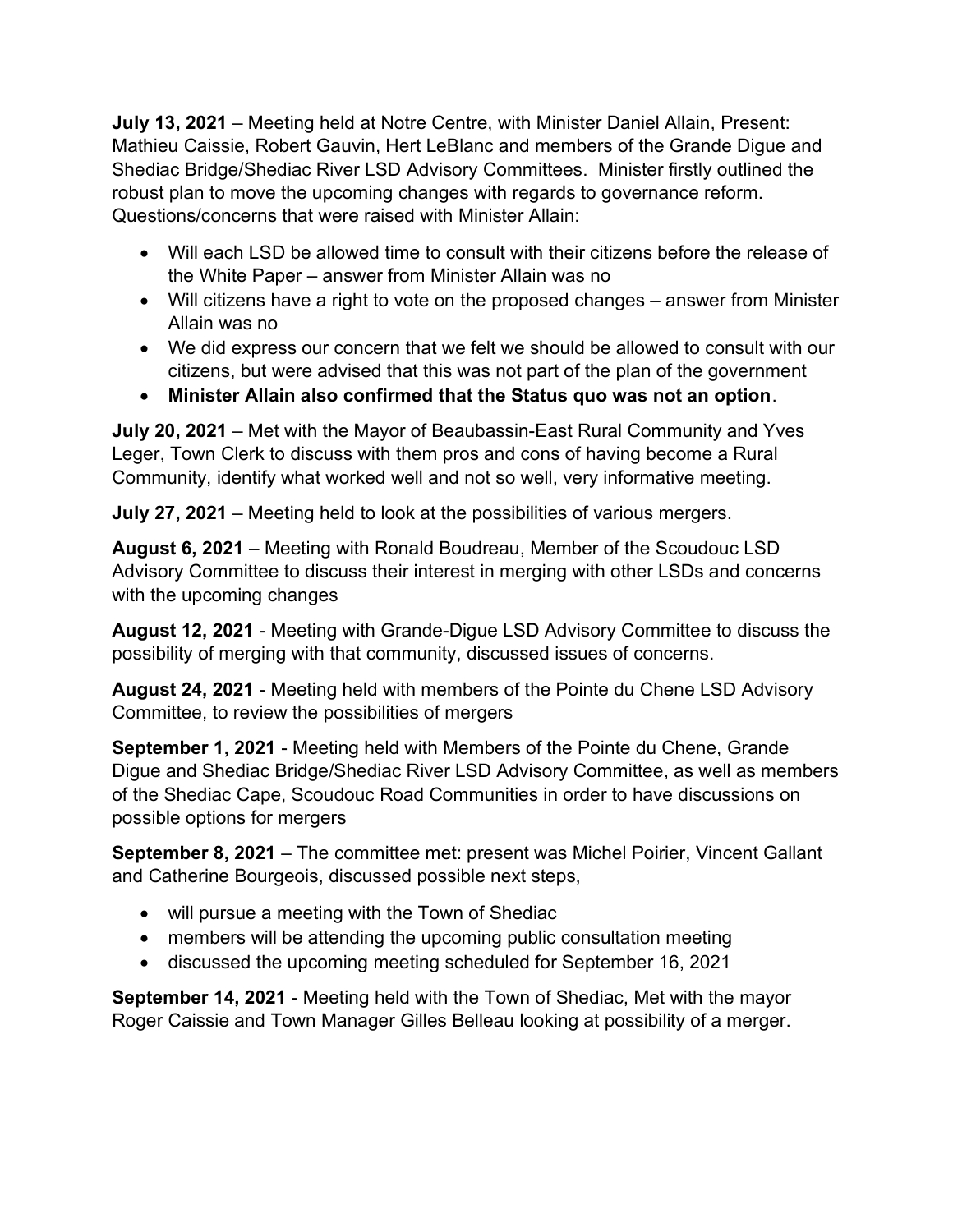September 16, 2021 – Meeting held at Notre Centre with all members of the Shediac Bridge/Shediac River Advisory Committee along with members of the communities of Shediac Cape, and the Pointe du Chene. Objective of the meeting to advise those present of the possibilities of mergers with some or all of the adjacent communities i.e. Shediac Cape, Scoudouc, Scoudouc Road, and Pointe du Chene. The group advised us that Shediac Cape, and Scoudouc Road has embarked on the process of having a LSD Committee established for each of their communities. Next meeting with be held in October.

September 29, 2021 – Consultation zoom meeting organized by the Local Reform government, was attended by Ricky Babineau, Remi Fougère and Michel Poirier. This meeting was similar to previous meetings held by ZOOM, which again give a review of the green paper with little time left for questions from the participants.

Here is a brief snapshot of issues discussed at the meeting, prepared by Remi Fougere. I was very disappointed in the presentation; he ran around the questions of Taxation making me feel the answer was yes, but the words used kept me asking will it change or not, so it was very scripted.

- Taxation: they stated that the existing municipalities can budget as is for 2021 and most likely 2022.
- What will change: They have lawyers working on the changes that will touch on roughly 102 laws and policies.... Once in place it could take up to 5-10 years to implement.
- How will it look: As stated by Ryan the DSL cannot jump over another butting DSL, so the DSL will become municipalities in regard to being the ones butting each other as we previously expected.
- Recap: At the end, Daniel used his key statement about his daughter's future, then went on the top 14 points that he heard from the meeting that HE thought was important to lead the conversation in the direction he felt it needed to go... Some questions that were not popular felt ignored.
- My Points: It is very clear that they kept us busy searching for something we had no idea what we were looking for in the past few months... one positive ... I learned a lot from our neighboring DSL and got to understand the process a little better. What is unclear, when one of their pillars "the environment becomes a problem"; or one of the other 3 pillars become a hot topic, there is no way that taxpayers or budgets can balance such aggressive changes. So, I expect a very rough ride, as stated by Beaubassin-Est for the next 10 years until we have a handle and key processes streamlined.